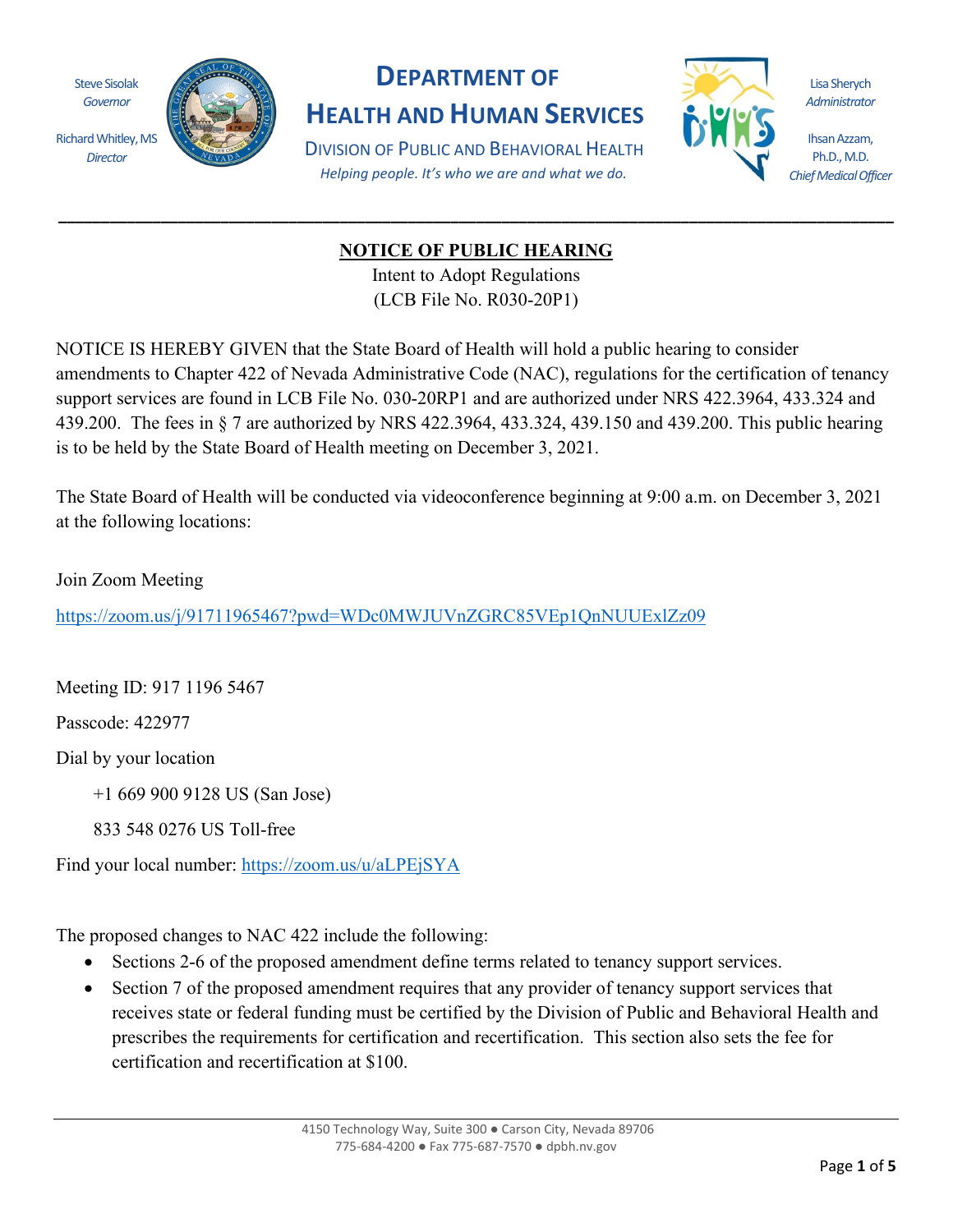- Section 8 of the proposed amendment prescribes the process for the review and approval of an application.
- Section 9 of the proposed amendment requires each program to have a designated operator and list of entities that may serve as an operator. This section also prescribes requirements for programs that are conducted by a corporation.
- Section 10 of the proposed amendment requires an operator to notify the Division of any anticipated change that is likely to affect the certification of the program.
- Section 11 of the proposed amendment requires the operator of a program to develop and maintain a manual of policies and procedure.
- Sections 11-14 of the proposed amendment prescribe the required contents of those policies and procedures.
- Section 15 of the proposed amendment requires an operator to establish a plan for improving the quality of services provided by the program and ensuring the integrity of the program is maintained.
- Section 16 of the proposed amendment prescribes the requirements to ensure thee confidentiality of records maintained by the program.
- Section 17 of the proposed amendment requires programs to provide services to assists clients.
- Section 18 of the proposed amendment requires an operator to maintain staff records and maintain the confidentiality of those records. This section also requires an employment contract or other document describing standards of job performance signed by a member of the staff to clearly specify the nature and amount of any service to be provided by the staff member.
- Section 19 of the proposed amendment requires an operator to maintain certain liability insurance.
- Section 20 of the proposed amendment requires an operator to notify the Division of any incident that may pose an imminent or probable risk of harm or welfare of a client, employee of the program, or visitor to the program. This section also requires an operator to report to the Division the death of a client during the provision of services.
- Section 21 of the proposed amendment prohibits an operator or employee of a program from knowingly providing false information to the Division. This section also requires the operator and employees of a program to use information generally accepted in the field of tenancy housing services when performing duties related to the program. This section additionally requires an operator to supervise the staff of the program and prohibits an operator from allowing a client to grant power of attorney to the operator or a member of the staff.
- Section 22 of the proposed amendment requires the operator of a program to designate a manager of the program and establishes the qualifications a person must have to be designated a manager of the program.
- Section 23 of the proposed amendment prescribes the required qualifications of a supervising member of the staff of a program and training and competence for a member of the staff of a program.
- Section 24 of the proposed amendment prescribes the grounds for the denial, suspension or revocation of certification and requires the Division to report any known violation of any local, state or federal law, regulation or ordinance by an operator to the appropriate regulatory agencies.
- Section 25 of the proposed amendment requires the Division to notify an operator of any intended action to deny, suspend or revoke the certification of the program and provides for the immediate termination of the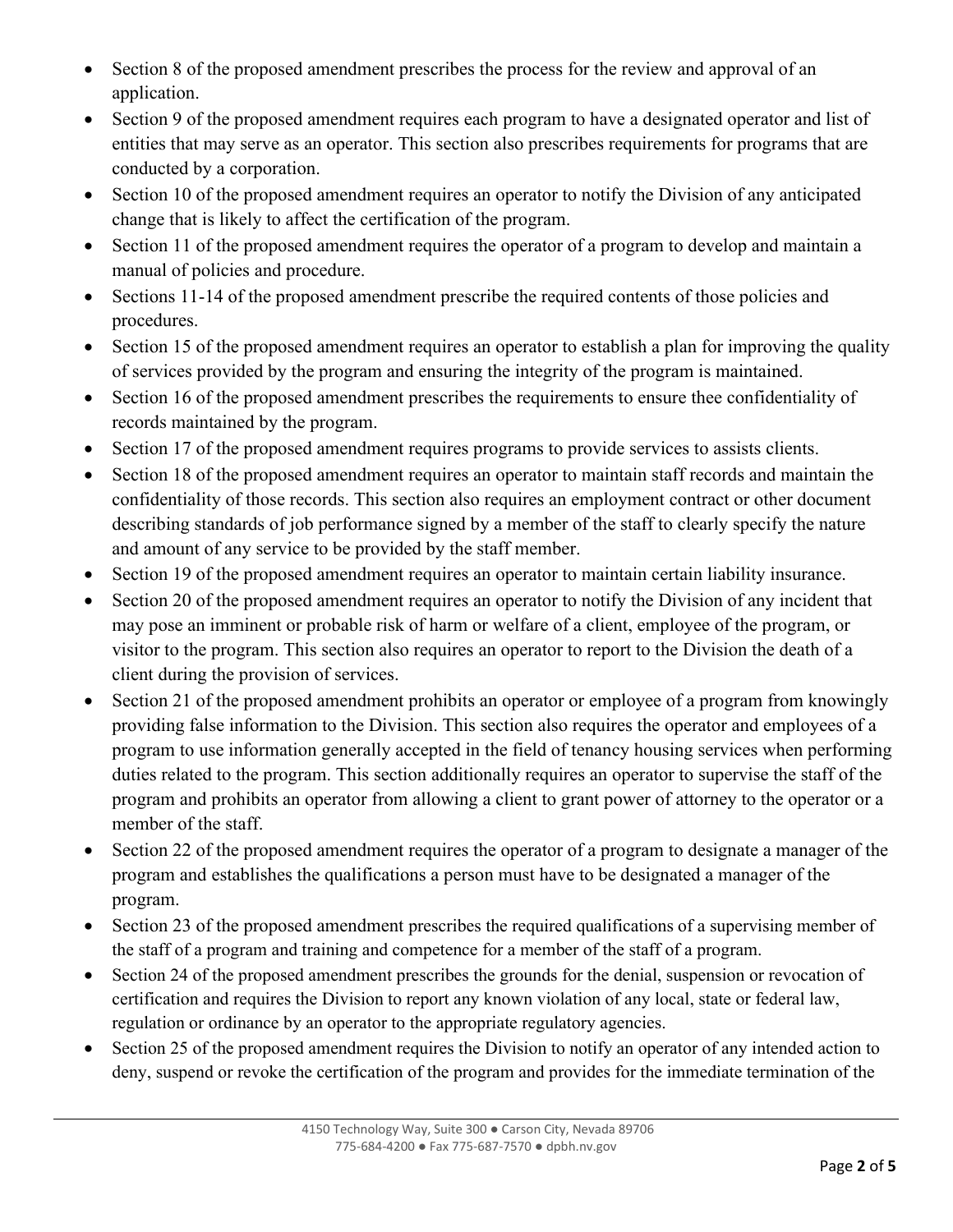provision of services by an operator of a program if any ground for the denial, suspension or revocation of certification places any person at an imminent or probable risk of harm.

- Section 26 of the proposed amendment prescribes the procedure for appealing a decision of the Division concerning the denial, suspension or revocation of certification.
- 1. Anticipated effects on the business which NAC 422 regulates:
	- A. *Adverse effects*: There is no identified adverse effect, direct or indirect, on small business in Nevada. All identified affected organizations are non-profits or government entities, and therefore do not meet the definition of a small business in NRS 233B.
	- B. *Beneficial:* There is estimated direct beneficial effects for the non-profits and government entities that are impacted by this regulation. After receiving the certification detailed in R030-20, they will be able to receive Medicaid reimbursement for providing tenancy housing services.
	- C. *Immediate:* As soon as the regulations are implemented, the Division will be able to establish the certification process and providers will be able to apply for certification and begin offering tenancy housing services.
	- D. *Long-term:* These regulations allow for a mechanism by which Medicaid can reimburse for tenancy housing services for certified providers. This will also enable individuals to maintain housing who previously could not without these services.

2. Anticipated effects on the public:

A. *Adverse*: There is no anticipated adverse impact on the public.

B. *Beneficial:* The public will have access to tenancy housing services which were previously unavailable.

C. *Immediate*: There is no anticipated immediate effects on the public.

D. *Long-term:* The public will have access to tenancy housing services as well as Medicaid reimbursement.

3. The estimated cost to the Division of Public and Behavioral Health for enforcement of the proposed regulations is estimated to be an initial fee of \$100 with an annual renewal fee of \$100. These fees are set in proposed regulation and would be used to cover the costs to enforce the proposed regulations.

The proposed regulations do not overlap or duplicate any other Nevada state regulations.

Members of the public may make oral comments at this meeting. Persons wishing to submit written testimony or documentary evidence in excess of two typed, 8-1/2" x 11" pages must submit the material to the Board's Secretary, Lisa Sherych, to be received no later than November 30, 2021 at the following address:

> Secretary, State Board of Health Division of Public and Behavioral Health 4150 Technology Way, Suite 300 Carson City, NV 89706

Written comments, testimony, or documentary evidence in excess of two typed pages will not be accepted at the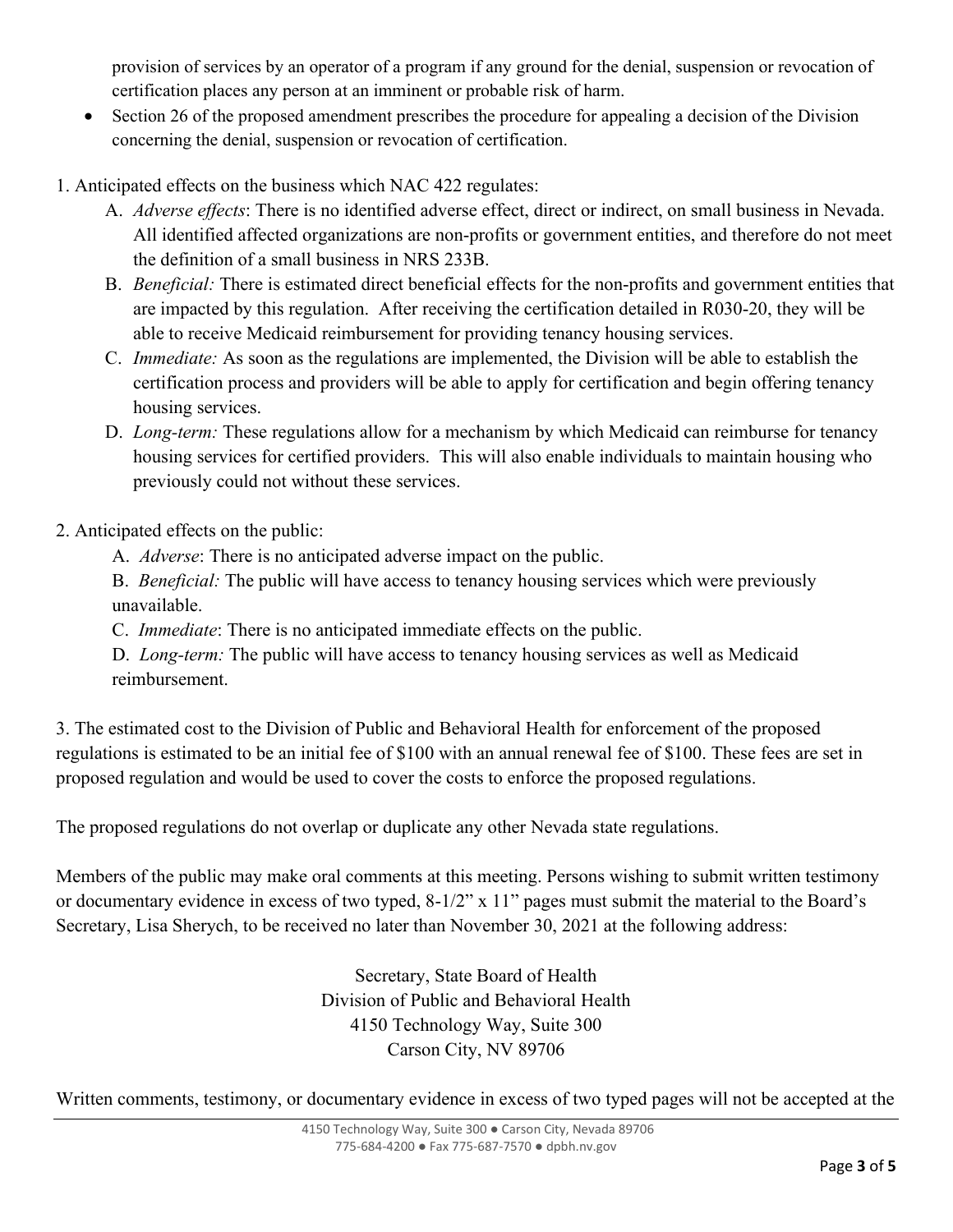time of the hearing. The purpose of this requirement is to allow Board members adequate time to review the documents.

A copy of the notice and proposed regulations are on file for inspection and/or may be copied at the following locations during normal business hours:

Nevada Division of Public and Behavioral Health Bureau of Behavioral Health Wellness and Prevention 4126 Technology Way, Ste. 200 Carson City, NV 89706

A copy of the regulations and small business impact statement can be found on-line by going to: <https://dpbh.nv.gov/Programs/ClinicalSAPTA/dta/Statutes/SAPTAStatutes/>

A copy of the public hearing notice can also be found at Nevada Legislature's web page: <https://www.leg.state.nv.us/App/Notice/A/>

Copies may be obtained in person, by mail, or by calling the Division of Public and Behavioral Health at (775) 684-1030 in Carson City or (702) 486-6515 in Las Vegas. Copies may also be obtained from any of the public libraries listed below:

| Carson City Library                  | Churchill County Library                   | White Pine County Library |
|--------------------------------------|--------------------------------------------|---------------------------|
| 900 North Roop Street                | 553 South Main Street                      | 950 Campton Street        |
| Carson City, NV 89702                | Fallon, NV 89406                           | Ely, NV 89301-1965        |
| <b>Clark County District Library</b> | Douglas County Library                     |                           |
| 1401 East Flamingo Road              | 1625 Library Lane                          |                           |
| Las Vegas, NV 89119                  | Minden, NV 89423                           |                           |
| Elko County Library                  | Esmeralda County Library                   |                           |
| 720 Court Street                     | Corner of Crook and 4 <sup>th</sup> Street |                           |
| Elko, NV 89801                       | Goldfield, NV 89013-0484                   |                           |
| Eureka Branch Library                | Henderson District Public Library          |                           |
| 80 South Monroe Street               | 280 South Green Valley Parkway             |                           |
| Eureka, NV 89316-0283                | Henderson, NV 89012                        |                           |
| Humboldt County Library              | Lander County Library                      |                           |
| 85 East 5 <sup>th</sup> Street       | 625 South Broad Street                     |                           |
| Winnemucca, NV 89445-3095            | Battle Mountain, NV 89820-0141             |                           |
| Lincoln County Library               | Lyon County Library                        |                           |
| 93 Maine Street                      | 20 Nevin Way                               |                           |
| Pioche, NV 89043-0330                | Yerington, NV 89447-2399                   |                           |